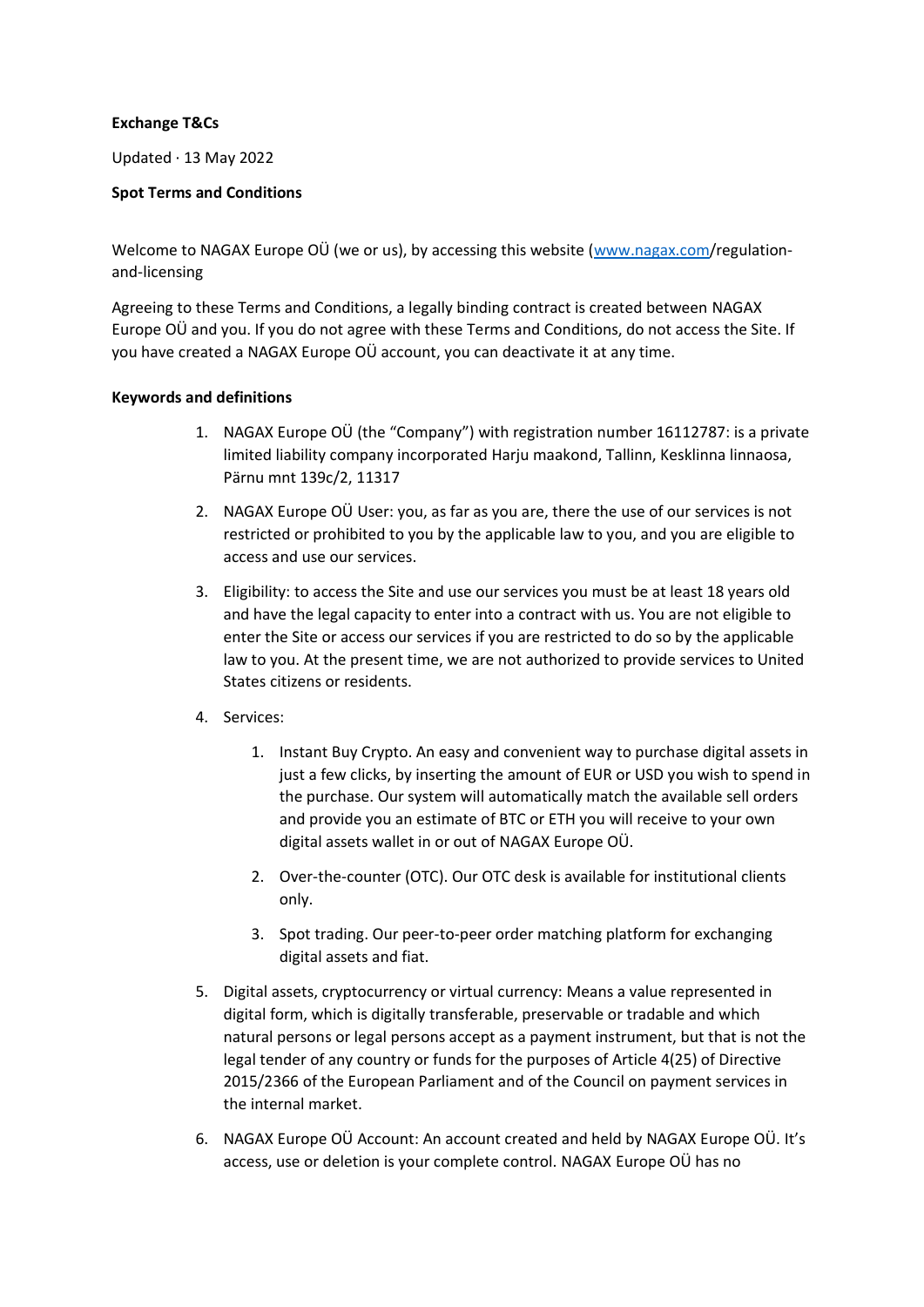authorization nor access to your NAGAX Europe OÜ Account or initiates transactions from your NAGAX Europe OÜ Account.

7. Content: All text, graphics, user interfaces, visual interfaces, photographs, trademarks, logos, sounds, music, artwork, and computer code, including but not limited to, the design, structure, selection, coordination, expression, "look and feel", and arrangement of such content, contained on the websites and mobile applications are owned, controlled or licensed by or to NAGAX Europe OÜ, and is protected by trade dress, copyright, patent and trademark laws, and various other intellectual property rights and unfair competition laws.

## **2. Risk Acknowledgement**

- **1.** The value of a virtual currency is highly volatile, the value can go up or down at any time and there can be a substantial risk that you lose money buying, selling, holding, or investing in virtual currency.
- 2. You should carefully consider whether the trading of virtual currency is suitable for you in light of your own financial condition and circumstances.
- 3. We do not own or control the underlying software protocols which govern the operation of virtual currency, generally, the underlying software protocols are 'open source' and anyone can use, copy, modify, and distribute them. We do not assume any responsibility for the operation of underlying software protocols and are not capable to guarantee its functionality, security, or availability. You acknowledge and accept the risk that underlying software protocols relating to any virtual currency you store in your virtual currency wallet may change.
- 4. Once a withdrawal of virtual currency has been requested from your account, there is no way for us to reverse the transaction. You and you alone hear all the responsibility of any withdrawal transaction.
- 5. BY OPENING A NAGAX EUROPE OÜ ACCOUNT YOU ACKNOWLEDGE YOUR ACCEPTANCE AND UNDERSTANDING OF ALL THE RISKS ASSOCIATED WITH VIRTUAL CURRENCY.

# **3. Content and Use**

- **1.** All text, graphics, user interfaces, visual interfaces, photographs, trademarks, logos, sounds, music, artwork, and computer code (collectively referred to as the 'content'), including but not limited to, the design, structure, selection, coordination, expression, "look and feel", and arrangement of such content, contained on the websites and mobile applications are owned, controlled or licensed by or to NAGAX Europe OÜ, and is protected by trade dress, copyright, patent and trademark laws, and various other intellectual property rights and unfair competition laws.
- 2. NAGAX Europe OÜ hereby grants you a personal, non-exclusive license to access our website and mobile applications and to use our Services solely to fulfill your operations in compliance with these Terms and Conditions.
- 3. You may not use the content or our services for any illegal purpose or another purpose not mentioned in these Terms and Conditions, nor permit any third party to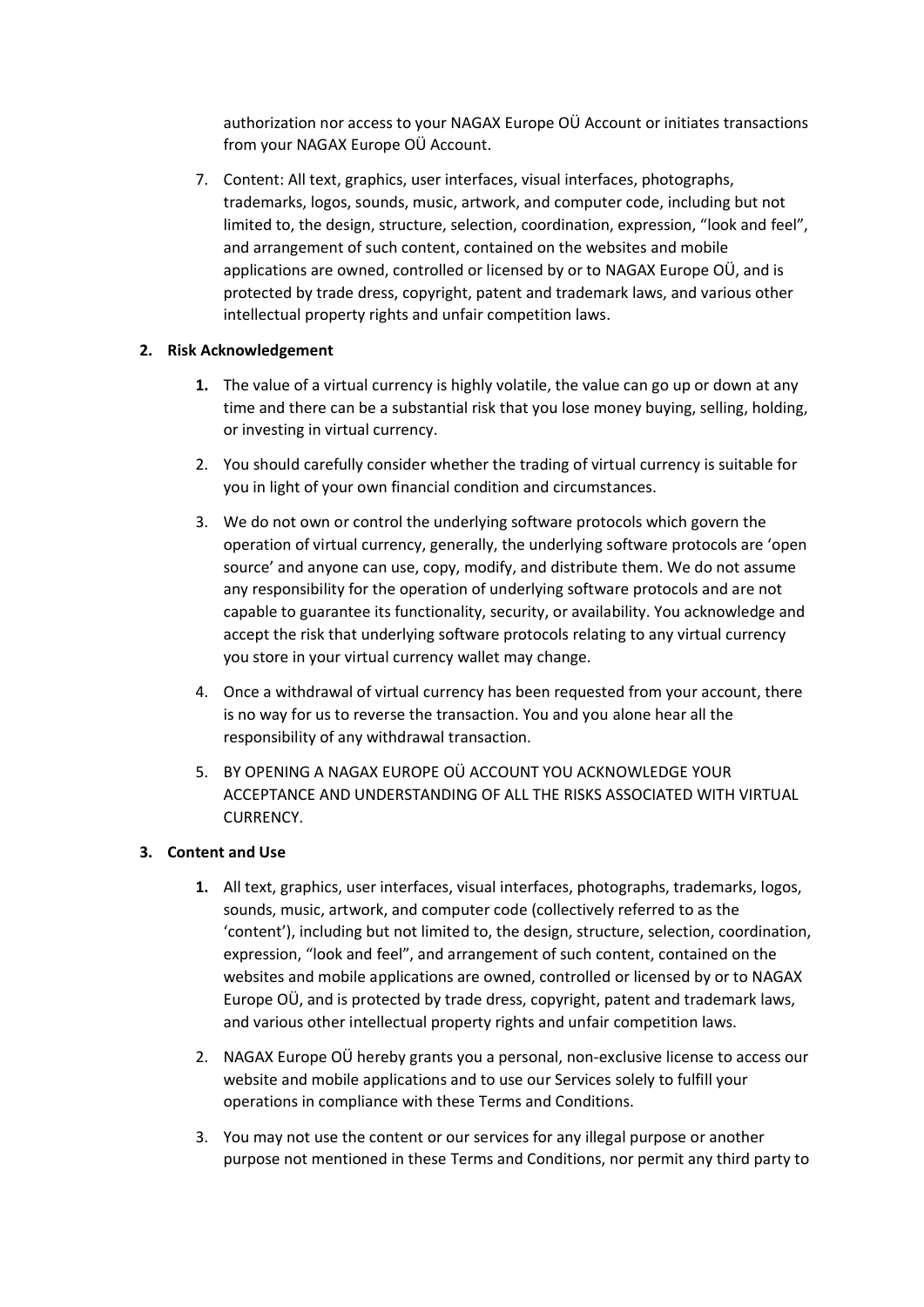use our services on your behalf nor use our services on behalf or benefit of any third party in any way whatsoever.

- 4. No part of the Content may be copied, reproduced, republished, uploaded, posted, publicly displayed, encoded, translated, transmitted or distributed in any way (including "mirroring") to any other computer, server, website or another medium for publication or distribution or for any commercial use or enterprise, without our express prior written consent.
- 5. You may use information purposely made available by NAGAX Europe OÜ for viewing on or downloading from our website provided that you do not remove any proprietary notice language in all copies of such documents; use such information only for your personal, non-commercial informational purpose; make no modifications to any such information; and, do not make any additional representations or warranties relating to such information.
- 6. You may not use any "deep-link", "page-scrape", "robot", "spider", or another automatic device, program algorithm, or methodology, or any similar or equivalent manual process, to access, acquire, copy or monitor any portion of our websites, mobile applications or Content, or in any way reproduce or circumvent the navigational structure or presentation of the websites, mobile applications, or any Content, to obtain or attempt to obtain any materials, documents, or information through any means not purposely made available through our services. NAGAX Europe OÜ reserves the right to block any such activity.
- 7. You may not attempt to gain unauthorized access to any portion or feature of our services, or any other systems or networks connected to our services or to any server thereto, by hacking, password "mining" or any other illegitimate and illegal means, including the use of virtual private networks or any other mechanism that would facilitate the prohibited use/access of the content or services.
- 8. You may not probe, scan, or test the vulnerability of our services or any network connected to our services, nor breach the security or authentication measures. You may not reverse look-up, trace or seek to trace any information on any other user of or visitor to our websites or mobile applications, including any account on our websites or mobile applications not owned by you, to its source, or exploit any service or information made available or offered by or through our Services, in any way where the purpose is to reveal any information, including but not limited to personal identification or information, other than your own information, as provided for through our websites or mobile applications.
- 9. You may not use any device, software, or routine to interfere or attempt to interfere with the proper working of our services or any transaction being conducted on our websites or mobile applications. You may not forge headers or otherwise manipulate identifiers in order to disguise the origin of any message or transmittal you send to NAGAX Europe OÜ on or through our websites or mobile applications. You may not pretend that you are, or that you represent, someone else, or impersonate any other individual or entity. You may not use our services for any purpose that is unlawful or prohibited by these Terms and Conditions or to solicit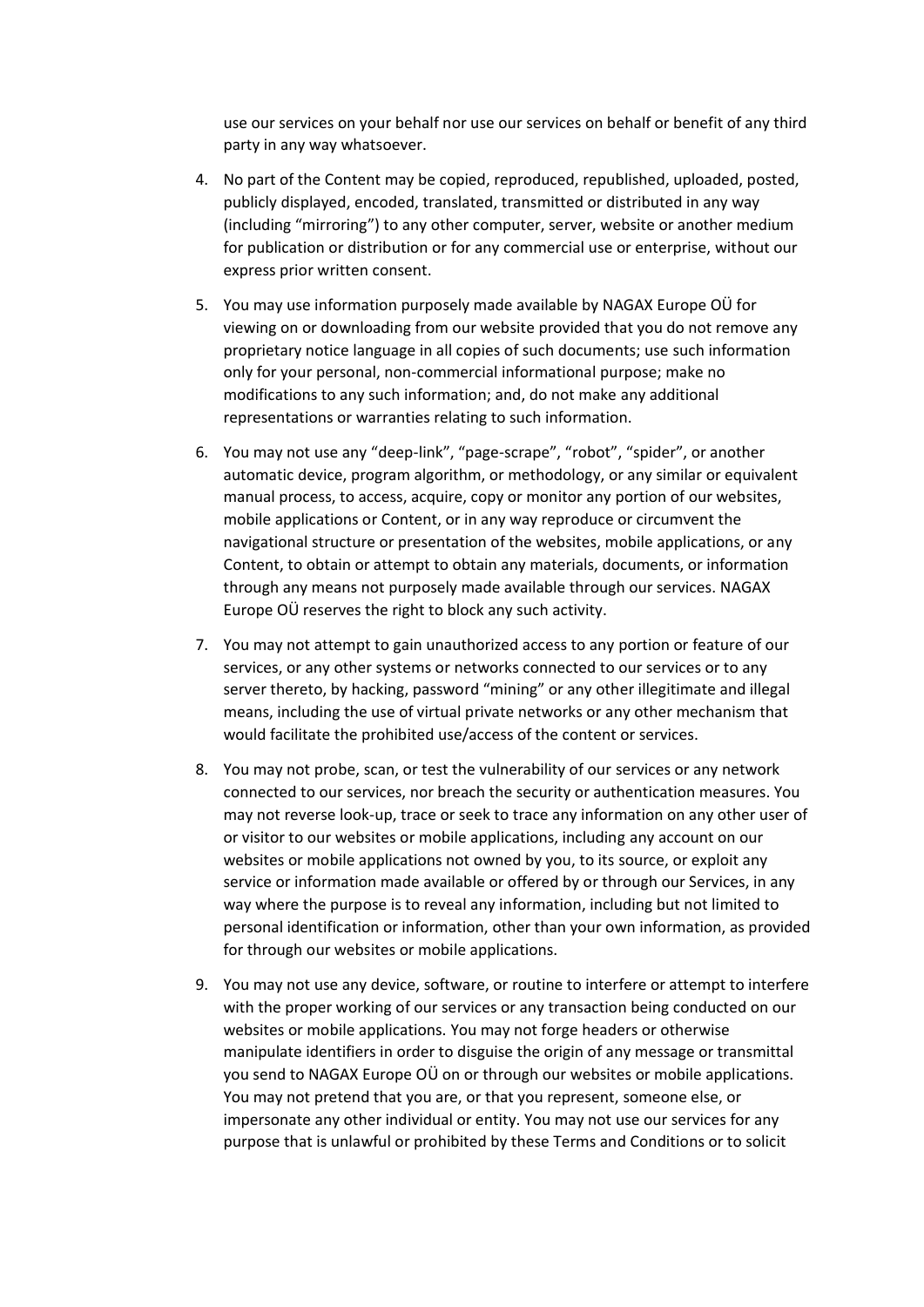the performance of any illegal activity which infringes the rights of NAGAX Europe OÜ or others.

- 10. You agree that NAGAX Europe OÜ may, in its sole discretion and without prior notice, terminate your access to its services and/or block your future access to your NAGAX Europe OÜ Account if it determines that you have violated these Terms and Conditions or other agreements which may be associated with your use of our Services. You also agree that any violation by you of these Terms and Conditions will constitute an unlawful and unfair business practice, and will cause irreparable harm to NAGAX Europe OÜ, for which monetary damages would be inadequate, and you consent to NAGAX Europe OÜ obtaining any injunctive or equitable relief that NAGAX Europe OÜ deems necessary or appropriate in such circumstances. These remedies are in addition to any other remedies NAGAX Europe OÜ may have at law or in equity.
- 11. You agree that NAGAX Europe OÜ may, in its sole discretion and without prior notice, terminate your access to the content or services, for cause, which includes, but is not limited to, requests by law enforcement or other government agencies, a request by you (self-initiated account deletions), discontinuance or material modification of the services, or unexpected technical issues or problems.
- 12. If NAGAX Europe OÜ does take any legal action against you as a result of your violation of these Terms and Conditions, NAGAX Europe OÜ will be entitled to recover from you, and you agree to pay, all reasonable legal fees and costs of such legal action, in addition to any other relief granted to NAGAX Europe OÜ. You agree that NAGAX Europe OÜ will not be liable to you or any third party for termination of your access to our services as a result of any violation of these Terms and Conditions.

#### **4. Services**

- **1.** NAGAX Europe OÜ provides a platform where buyers and sellers of virtual currency can trade virtual currency and fiat currency.
- 2. For the provision of this software platform, NAGAX Europe OÜ charges deposit, withdrawal, and trading fees as described below.
- 3. NAGAX Europe OÜ cannot guarantee on-time as there are external factors that may affect the continuous provision of the services. Nevertheless, NAGAX Europe OÜ exercises all efforts to offer a platform that runs 24/7.
- 4. Part of our service and responsibility to you is to maintain the safety of your account. We will generate an individual alphanumeric string that is associated with the email address you provide, a Unique Identifier, or UID (NAGAX Europe OÜ Account) for every user upon sign-up. We make available a unique wallet address for each account so you can deposit virtual currency onto this account and withdraw from this account to an external wallet of your choice.
- 5. We act as custodians of the virtual currency stored on your NAGAX Europe OÜ Account and are not permitted to access your NAGAX Europe OÜ Account nor to initiate any transactions to and from your NAGAX Europe OÜ Account. Any transactions are your sole responsibility.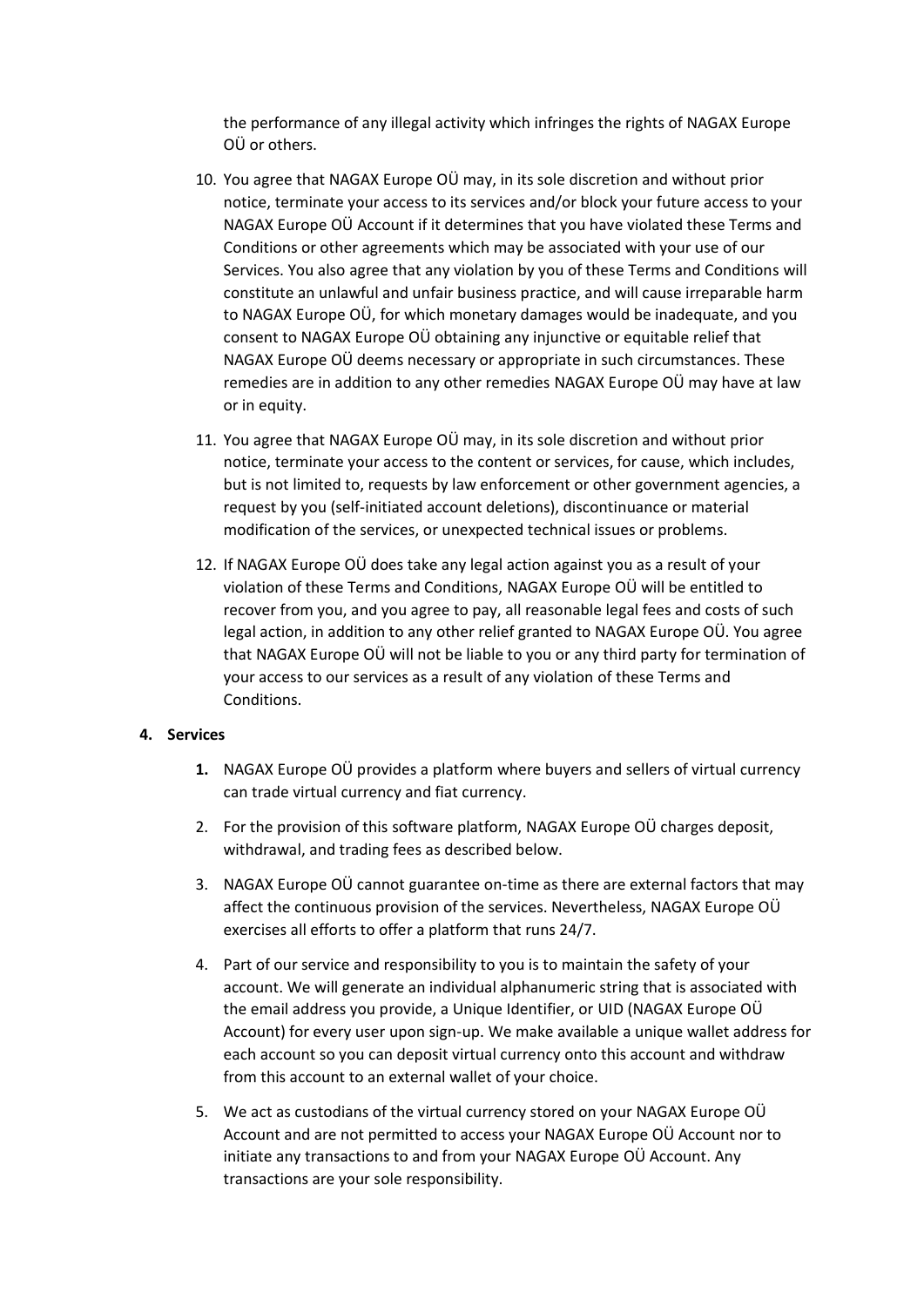- 6. You represent and warrant that you have full authority to enter into this Terms and Conditions; that you have not previously been suspended or removed from using our services; are not located in, under the control of, or a national or resident of any restricted location or where digital assets are prohibited by law or any country to which is under Sanctions of the Organization of Foreign Assets Control and/or the United Nations; that you are not identified as a "Specially Designated National". For any questions in this regard, you may contact [compliance@nagax.com](mailto:compliance@nagax.com)
- 7. Any misrepresentation or fraudulent use of a NAGAX Europe OÜ Account is considered a severe breach of these Terms and Conditions. In case we become aware or due to the trading activity it is demonstrated that the purpose of the NAGAX Europe OÜ Account is to conduct fraud, we will immediately suspend and block the NAGAX Europe OÜ Account. We reserve the right to take the necessary legal action against any parties to protect our rights, our users, and our resources.
- 8. We do not provide our Services in all markets and jurisdictions, we may restrict or prohibit the use of our Services in certain countries. NAGAX Europe OÜ currently does not provide services in the United States of America ("U.S.") and to any U.S. resident or national. We may restrict or prohibit the use of all or a portion of the Services from restricted locations, which at this time include Afghanistan, Albania, Barbados, Belgium,Burkina Faso, Cambodia, Canada (including Quebec), Cayman Islands, Central African Republic, Democratic People's Republic of Korea, Democratic Republic of the Congo, Haiti, Iran, Jamaica, Jordan, Libya, Mali, Morocco, Myanmar, Nicaragua, Pakistan, Panama, Philippines, Senegal, Somalia, South Sudan, Syria, Turkey, Uganda, United Kingdom and any other countries where the citizens have British proof of identity (i.e. British Virgin Island, Gibraltar, Isle of Man etc.), USA, Yemen, Zimbabwe.
- 9. We may, at our own discretion, restrict the number of accounts that you may hold, maintain, or acquire. You are solely responsible for the password you assign to your account, for its security and protection from disclosure. You must promptly notify us if you discover or otherwise suspect of any security breach related to your NAGAX Europe OÜ Account.
- 10. You are solely responsible for all the activities in connection with your use of the Services, through your NAGAX Europe OÜ Account and/or using your password, and for the security of your computer systems, and in no event shall NAGAX Europe OÜ be liable for any loss or damages relating to such activity. You should not create different accounts for your own use, any malicious, fraudulent, unfair or otherwise detrimental use of our platform may lead to an automatic suspension and/or termination of our Services.
- 11. Depending on the order type that you select, you will also have to insert certain details. For limit orders, the order limit price; for stop price orders, the stop price; and for take-profit orders, the stop price. You may cancel an order if this order at any time as long as it has not been filled yet, once filled, the order is automatically settled without the possibility of roll-back. If you cancel an order before being filled, your balance will be automatically corrected.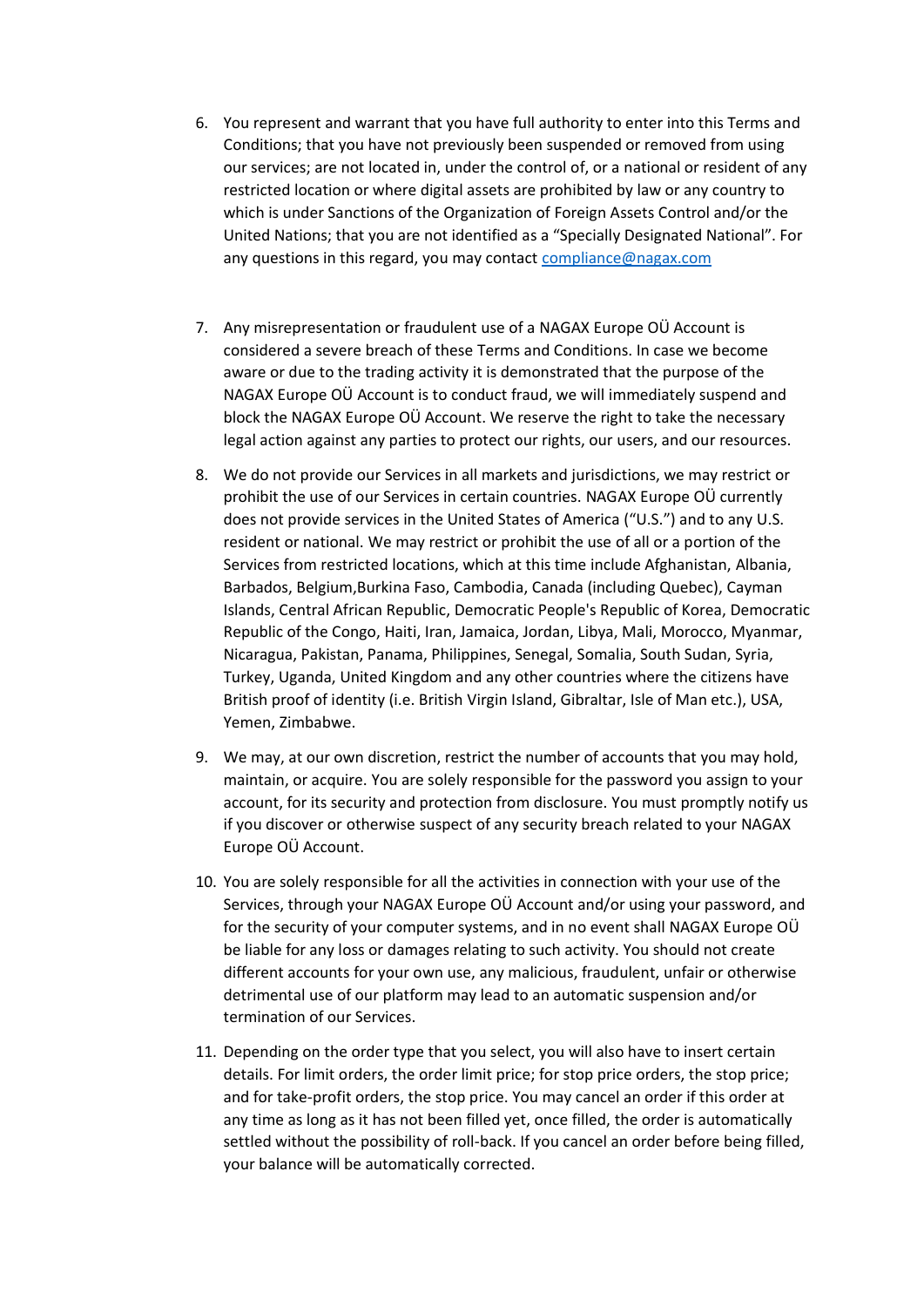- 12. You acknowledge that you understand that wash trades are prohibited. If during the matching process, an incoming order is matched against a book order that relates to the same NAGAX Europe OÜ Account or to different NAGAX Europe OÜ Accounts of the same user, the match will not take place, and the remaining part of the incoming order will be cancelled. We may suspend and/or block access to such NAGAX Europe OÜ Accounts.
- 13. Your trading history will be kept by us at all times throughout the validity of these Terms and Conditions and for a period of up to 5 years after you have closed your NAGAX Europe OÜ Account.
- 14. Promotional events that we make available for you are regulated by these Terms and Conditions and the specific terms and/or conditions set by the specific promotional event.
- 15. Only one user can be registered at a time, but each individual user (including any user that is a business or legal entity) may maintain only one main account at any given time.

# **5. Account Verification**

- **1.** To form a contract with you, we are required to request personally identifiable information from you.
- 2. By law, we are obliged to collect personally identifiable information from you as part of our Know-Your-Client (KYC) and Anti-Money Laundering (AML) and Prevention of Terrorist Financing (TF) practices.
- 3. Before making any deposit onto your NAGAX Europe OÜ Account and at any time that we may deem necessary, we will request certain personally identifiable information from you, which may include a self-portrait photo of you and/or holding a photo-government-issued-ID, payment bank card, and any other document/information that we consider necessary.
- 4. Any and all the information that you provide in order to open and operate your NAGAX Europe OÜ Account will be processed in accordance with our Privacy Policy. For any questions in this regard, you may contact [support@nagax.com](mailto:support@nagax.com) or [compliance@nagax.com](mailto:compliance@nagax.com)

### **6. Deposits and withdrawals**

- **1.** You may fund your NAGAX Europe OÜ Account by depositing digital assets and/or fiat currency via a bank card or wire deposit.
- 2. Deposits of digital assets might not be immediately reflected on your balance as the transfer of digital assets is dependent on a certain blockchain and may need a certain amount of 'confirmations' in order to reach NAGAX Europe OÜ.
- 3. Deposits of fiat currency via bank card or wire deposit might not be immediately reflected on your balance as the transfer of fiat currency involves financial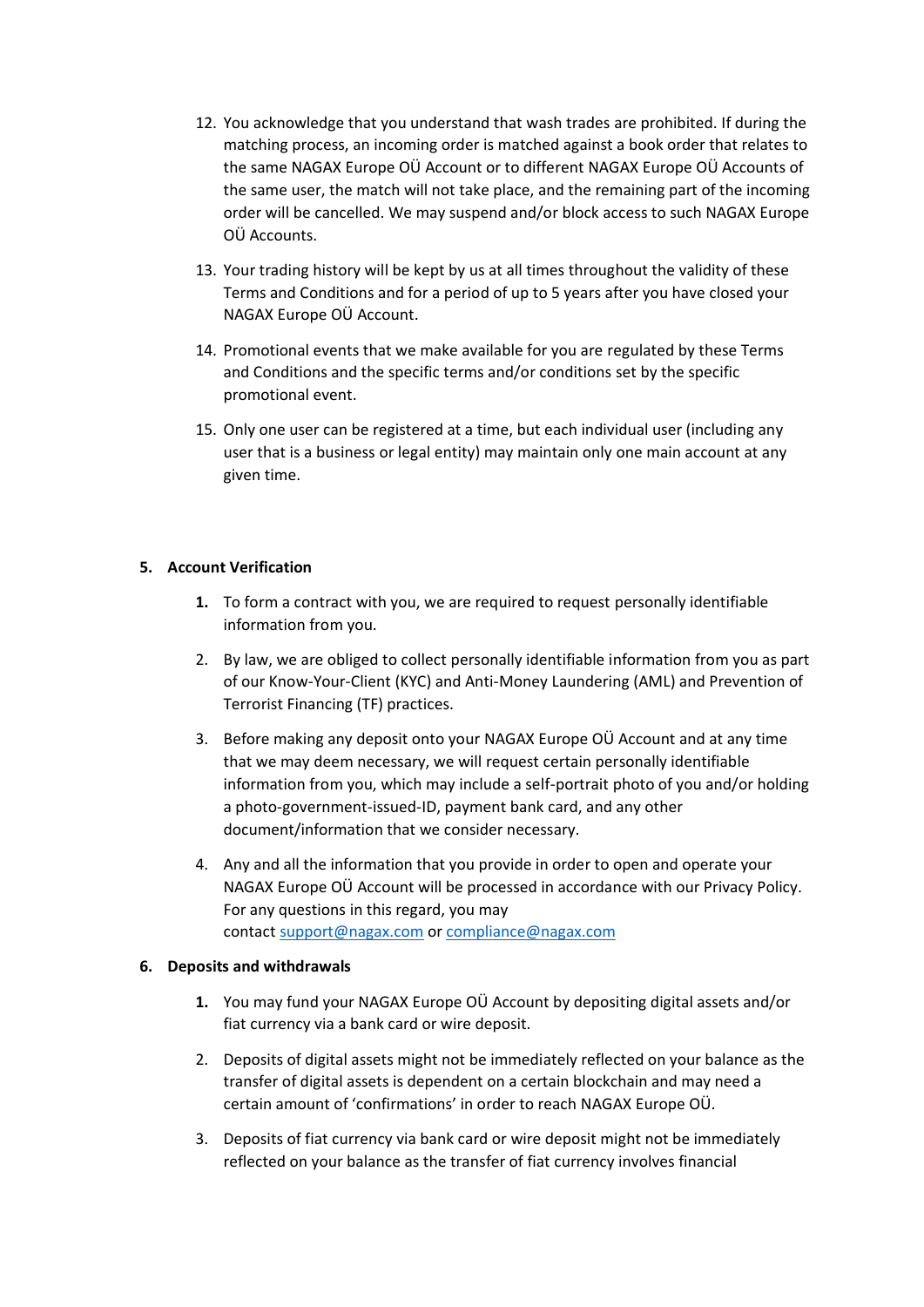institutions and corresponding banking that is out of the control of NAGAX Europe OÜ.

- 4. You may withdraw digital assets to the wallets of your choice, NAGAX Europe OÜ will not be responsible for the wallets to which you chose to send digital assets. You acknowledge that you understand that transferring digital assets out of NAGAX Europe OÜ is an irreversible operation.
- 5. Fiat withdrawals are currently only allowed for institutional clients in the EEA.

## **7. Fees**

• NAGAX Europe OÜ charges 0.40% Taker and 0.40% Maker Fees.

In case you hold a specific minimum balance in the moments of trading you can save fees per trade.

```
Iron 0 0.40% 0.40%
Bronze ≥ 1000 NGC 0.35% 0.35%
Silver ≥ 5000 NGC 0.30% 0.30%
Gold ≥ 20000 NGC 0.25% 0.25%
Diamond ≥ 50000 NGC 0.15% 0.15%
Crystal ≥ 100000 NGC 0.05% 0.05%
```
Withdrawals: NAGAX Europe OÜ charges 0.05% on each withdrawal on top of any applicable network fees.

**8.** • Withdrawals of Cryptocurrencies: 0.05% of the withdrawal amount on top of any applicable network fees

Cryptocurrency withdrawals are subject to risk management analysis. According to the level of risk, we may increase or decrease the withdrawal fee.

### **8. Activity**

- **1.** Buyers and sellers of digital assets conduct trading with each other, NAGAX Europe OÜ is not a counterparty to any trade that you make. NAGAX Europe OÜ does not promise, guarantee, or otherwise, assure that the Services will be error-free or uninterrupted or that any defects will be corrected, or that your use of our Services will provide specific results.
- 2. Our Services are delivered on an "as-is" and "as-available" basis. NAGAX Europe OÜ disclaims any and all liability from events out of our control, such as transactions processed through the blockchain for a particular digital asset. You acknowledge and accept that any transaction made on the blockchain is irreversible, you are solely responsible to insert the correct wallet information for transfers of digital assets in and out of our Services.
- 3. You assume total responsibility for your use of our Services, your activities, orders, transactions, submitted documentation, and overall behaviour. Your only remedy against NAGAX Europe OÜ for dissatisfaction with our Services is to stop using our Services. This limitation of relief is a part of the bargain between you and NAGAX Europe OÜ.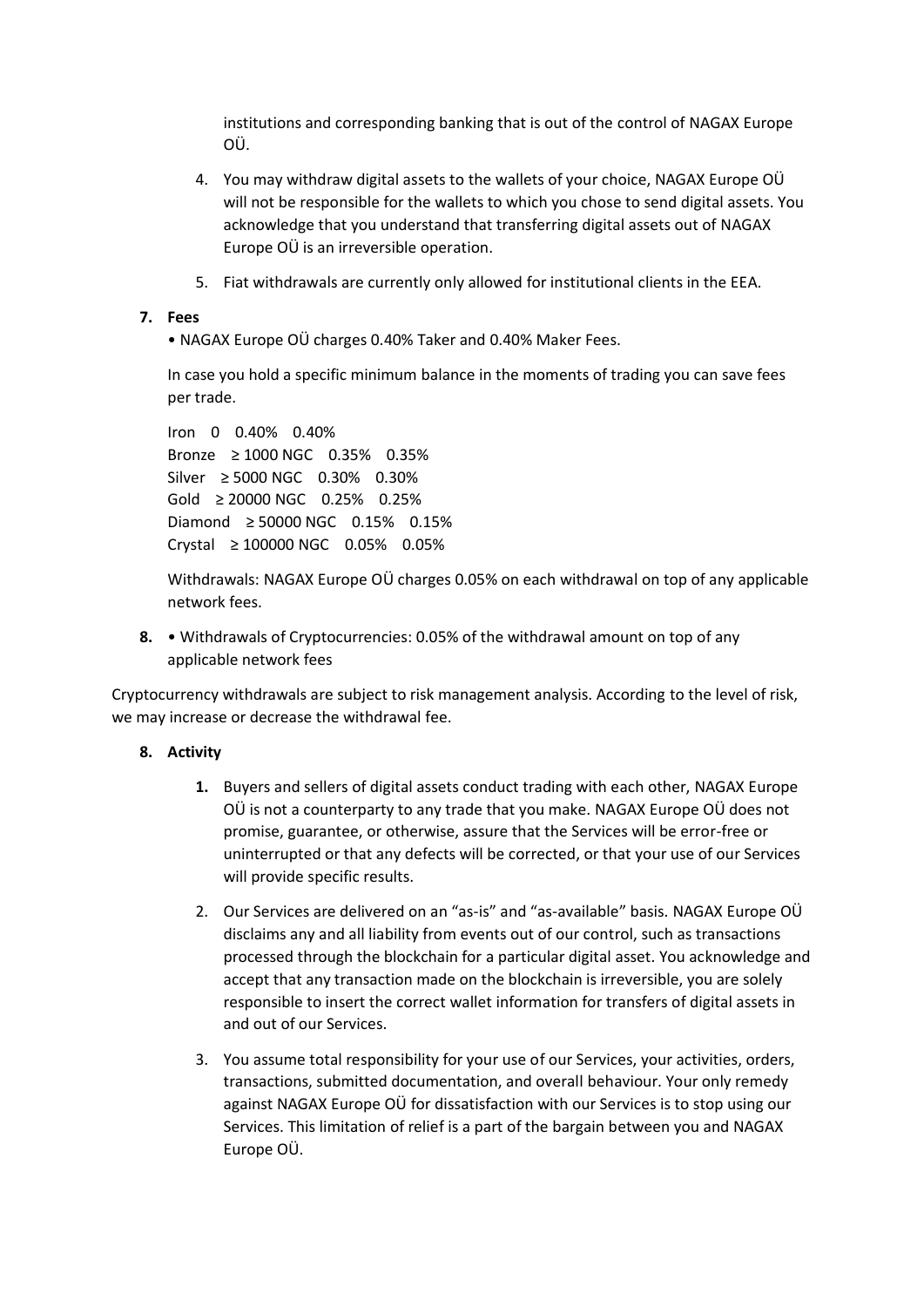- 4. All the orders will be entered into on an execution-only basis and NAGAX Europe OÜ shall not be deemed to have made any recommendation to you, advise on the merits of any purchase or sell order, or assess the suitability of any order for you, NAGAX Europe OÜ will not assume any liability in this respect. By using our Services, you express your acknowledgement of the risks, and NAGAX Europe OÜ is entitled to assume that you have sufficient experience and knowledge to understand the risks involved in each order you enter into.
- 5. If on any date or time, amounts would be otherwise payable in respect of the orders, any such amount will be automatically satisfied and discharged from your account's balance.
- 6. On the occurrence of an event of default, we may specify a date for the termination and liquidation of all the active orders (the "Liquidation Date"). On or before the Liquidation Date, you are obligated to make any further payments under your active orders. NAGAX Europe OÜ may, otherwise, liquidate any open position you hold to cover the necessary payments due.
- 7. In case your trading activity is unusual or abnormal, NAGAX Europe OÜ, in its sole discretion, is entitled to stop processing your transactions until clarifying the situation, asking for further verification, or any other necessary documentation that it may be required by law or agreements with counterparties, such as, but not limited to, payment processing partners, financial institutions or others.
- 8. In case your trading activity is such that might reasonably be considered as abusive or is adopting trading strategies aimed at exploiting misquotations or is generally deemed to be acting in bad faith or attempting to abuse the information or facilities available through our Services (commonly known as "sniping") NAGAX Europe OÜ is entitled to suspend its Services indefinitely, including the permanent closing of the account.
- 9. You are strictly prohibited to perform "self-trading" (or "wash-trading") actions. NAGAX Europe OÜ system will identify when this type of action occurs and your account will be penalized with an automatic transaction fee on the value of each transaction that is deemed to have been "self-traded". We reserve the right to suspend access to our Services.
- 10. NAGAX Europe OÜ has no tolerance for users publishing malicious, abusive, or objectionable content of any sort. We reserve the right to ban users who do not follow this term.

### **9. Liability and indemnification**

- **1.** Except where prohibited by law, in no event will NAGAX Europe OÜ be liable to you for any indirect, consequential, exemplary, incidental or punitive damages, including loss of profit, even if NAGAX Europe OÜ has been advised of the possibility of such damages.
- 2. You agree to indemnify and hold NAGAX Europe OÜ, its officers, directors, shareholders, predecessors, successors in interest, employees, agents, subsidiaries and affiliates, harmless from any demands, loss, liability, claims or expenses,